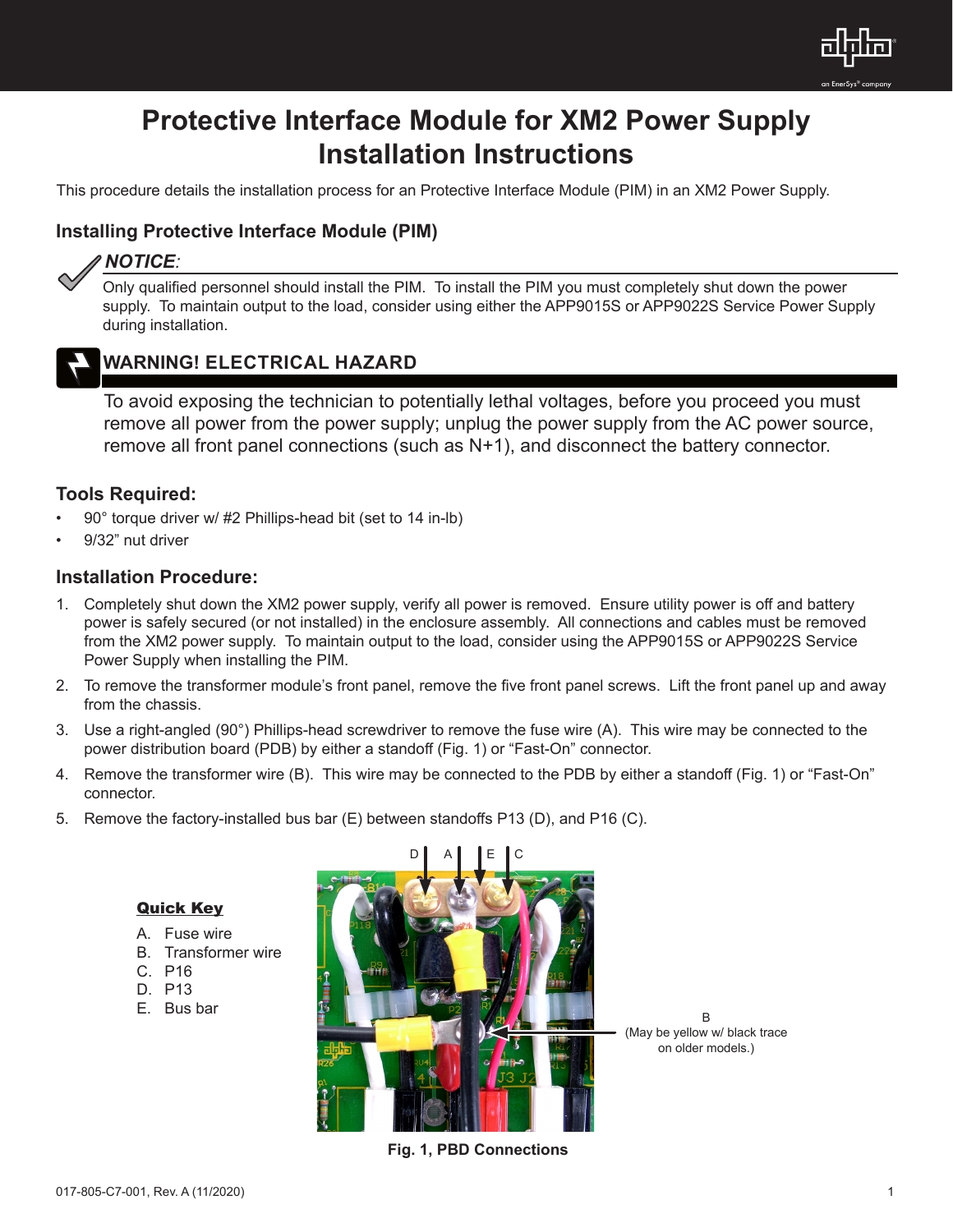

- 6. Install the PDB header in the J4 connector of the PIM circuit board.
- 7. Align the PIM circuit board holes labeled P3, P5, and P4 with the standoffs (P13, P15, and P16) on the PDB. Place the PIM circuit board on the standoffs, making the J6/J4 connection. Verify the J6 pins are aligned correctly and completely seated in J4.
- 8. Using the provided 6-32 hardware, re-attach the:
	- Fuse wire at P5 (on PIM board in legacy units)
	- 0-Volt wire from the transformer to P4 (XMS2-1350/-922 models only)
- 9. Torque the three 6-32 screws (P3, P5, and P4) fastening the PIM circuit board to the power distribution circuit board to 14 in-lb (P13, P15, and P16).
- 10. Replace the front panel.10.
- 11. Program the PIM. See **Programming the PIM** for instructions.

# CAUTION!

Torque the 6-32 fastening hardware (with or without standoff) to 14 in-lb to avoid arcing or board failure.

### *NOTICE:*

The PIM header *(Alpha p/n 545-739-10)* is shipped uninstalled. Locate the header and install it between J6 on the PDB board and J4 on the PIM board.



**Fig. 2, J6 and J4 connection as seen from rear of Power Distribution Board** 

### *NOTICE:*

The output current limit for the PIM is set by the position of the jumper on JP1. Configure JP1 to the proper current setting; either 15A or 22A.



**Fig. 3, Location of JP1 on PIM Fig. 4, Jumper in 15A Position Fig. 5, Jumper in 22A Position**





2 017-805-C7-001, Rev. A (11/2020)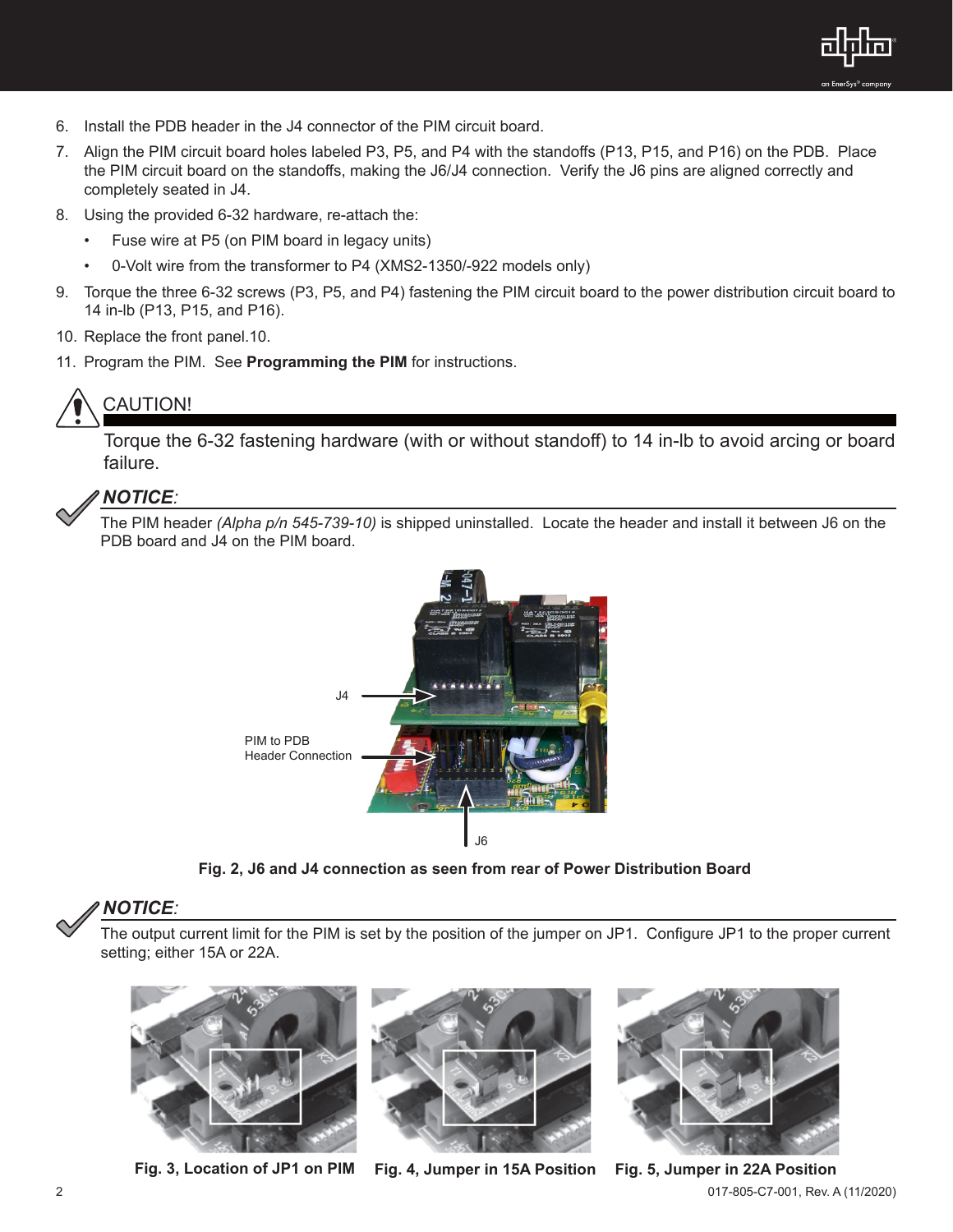



(Front of Power Supply)

#### **Fig. 6, PIM and PDB**

### **Programming the PIM**

Programmable parameters (with PIM installed) are:

**Channel 1 Overcurrent Limit:** The RMS current level that causes the Output 1 protection relay to trip after a specified delay (overcurrent tolerance period).

**Channel 2 Overcurrent Limit:** The RMS current level that causes the Output 2 protection relay to trip after a specified delay (overcurrent tolerance period).

**Retry Delay:** The time between each attempt to restart an output in the event of an overcurrent event.

**Retry Limit:** The number of times the XM2 power supply attempts to restart an output connection. Once the RETRY LIMIT is exceeded, standard models attempt to restart the output connection every 30 minutes (HV models do not attempt to restart after the retry limit is exceeded). Set this parameter to "zero" to disable the "automatic retry" function.

**Overcurrent Tolerance Period (1-10 seconds):** In the event of an overcurrent episode, the amount of time an output overcurrent condition is permitted on either output connection. Once this time expires, the output protection relay disables its output feeder.

**Reset Output 1/Reset Output 2:** Once fault condition has been corrected, this manually resets tripped output.

## *NOTICE:*

Programming any of the above parameters will reset the "trip/entry" counters.

**N+1 (optional):** The N+1 ports are used in redundant system configurations where multiple power supplies are housed in a single enclosure. With the installation of the optional Protective Interface Modules (PIM) on the power distribution board, a second output connection becomes available and allows the XM2 power supply to function as an N+1 redundant power supply system. In the event of a power supply failure, a redundant power supply (with an optional PIM board installed) is automatically switched into service with approximately a 8ms delay. This feature is part of the PIM option.

This provision also protects system components by shutting down the load during overcurrent and short circuit conditions. Adding a PIM in the secondary power supply enables both power supplies to be connected in a "dual redundant" configuration so the system can protect two critical loads.



If the optional PIM is not installed, the values shown on the "PIM PARAMETERS" line of the Smart Display are "read only".